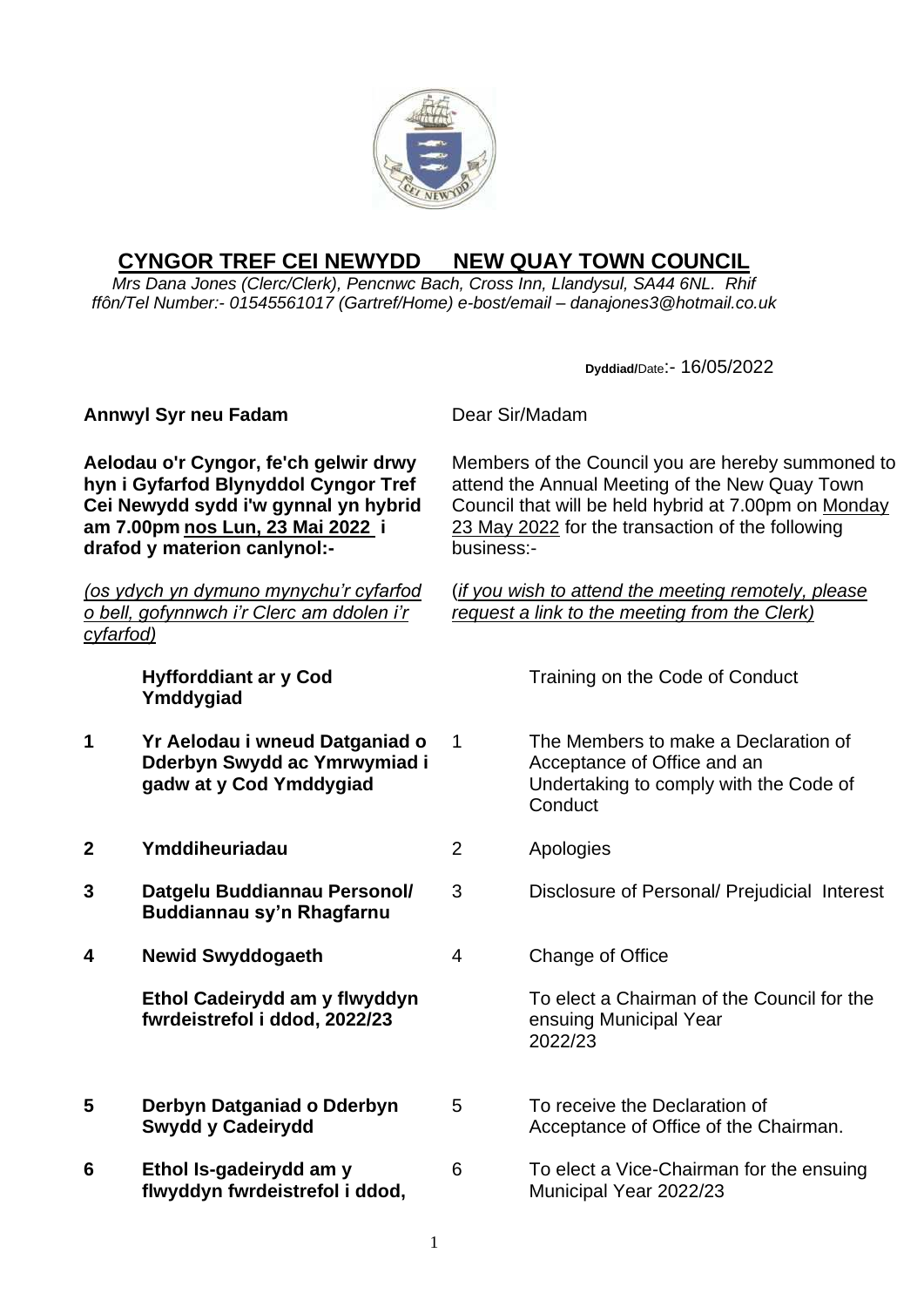**2022/23**

## **7 Derbyn datganiad o Dderbyn Swydd yr Is-gadeirydd**

**Yn eiddoch yn gywir**  Yours faithfully

 $22$  $\angle$ 

**Dana Jones (Clerc/Clerk)**

7 To receive the Declaration of Acceptance of Office of the Vice-Chairman.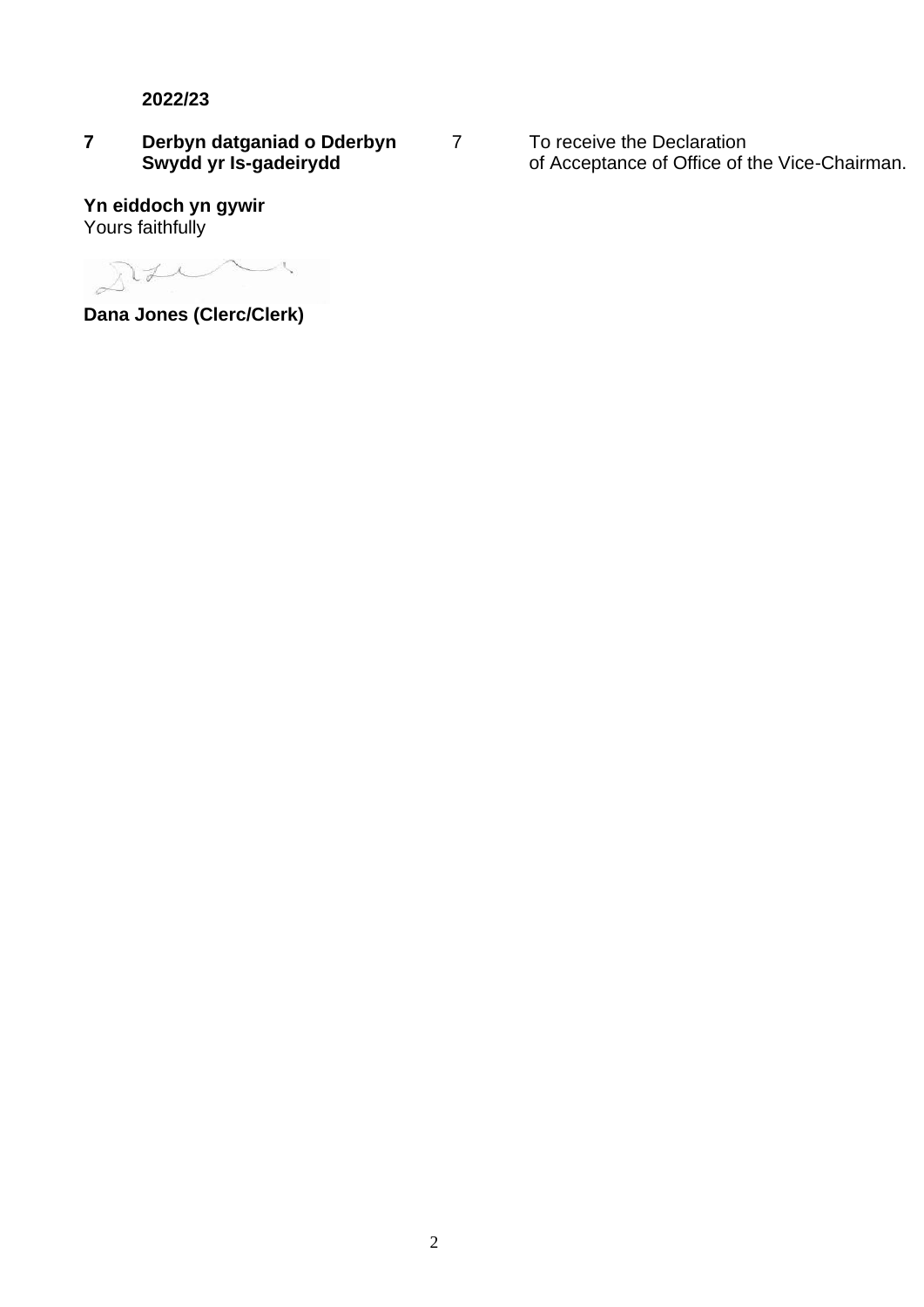

## **CYNGOR TREF CEI NEWYDD NEW QUAY TOWN COUNCIL**

*Mrs Dana Jones (Clerc/Clerk), Pencnwc Bach, Cross Inn, Llandysul, SA44 6NL. Rhif ffôn/Tel Number:- 01545561017 (Gartref/Home) e-bost/email – [danajones3@hotmail.co.uk](mailto:danajones3@hotmail.co.uk)*

**Dyddiad/**Date:- 16/05/22

| <b>Annwyl Syr neu Fadam</b>                                                                                                                                                     |                                                                    | Dear Sir/Madam                                                                                                                                                                                                     |                                                                              |
|---------------------------------------------------------------------------------------------------------------------------------------------------------------------------------|--------------------------------------------------------------------|--------------------------------------------------------------------------------------------------------------------------------------------------------------------------------------------------------------------|------------------------------------------------------------------------------|
| Aelodau o'r Cyngor, fe'ch gelwir drwy<br>hyn i Gyfarfod Cyngor Tref Cei Newydd<br>sydd i'w gynnal am 7.15pm nos Lun, 23<br>Mai 2022 yn hybrid i drafod y materion<br>canlynol:- |                                                                    | Members of the Council you are hereby summoned to<br>attend a meeting of the New Quay Town Council that<br>will be held hybrid at 7.15pm on Monday, 23 May 2022<br>for the transaction of the following business:- |                                                                              |
| <u>(os ydych yn dymuno mynychu'r</u><br>cyfarfod o bell, gofynnwch i'r Clerc am<br>ddolen i'r cyfarfod)                                                                         |                                                                    | (if you wish to attend the meeting remotely, please<br>request a link to the meeting from the Clerk)                                                                                                               |                                                                              |
| 8                                                                                                                                                                               | Ymddiheuriadau                                                     | 8                                                                                                                                                                                                                  | Apologies                                                                    |
| 9                                                                                                                                                                               | Datgelu Buddiannau Personol/<br>Buddiannau sy'n Rhagfarnu          | 9                                                                                                                                                                                                                  | Disclosure of Personal/ Prejudicial Interest                                 |
| 10                                                                                                                                                                              | Cadarnhau Cofnodion y cyfarfod a<br>gynhaliwyd ar 28 Chwefror 2022 | 10                                                                                                                                                                                                                 | To confirm the minutes of meeting of the<br>Council held on 28 February 2022 |
| 11                                                                                                                                                                              | <b>Adroddiad y Cynghorydd Sir</b>                                  | 11                                                                                                                                                                                                                 | <b>County Councillor Report</b>                                              |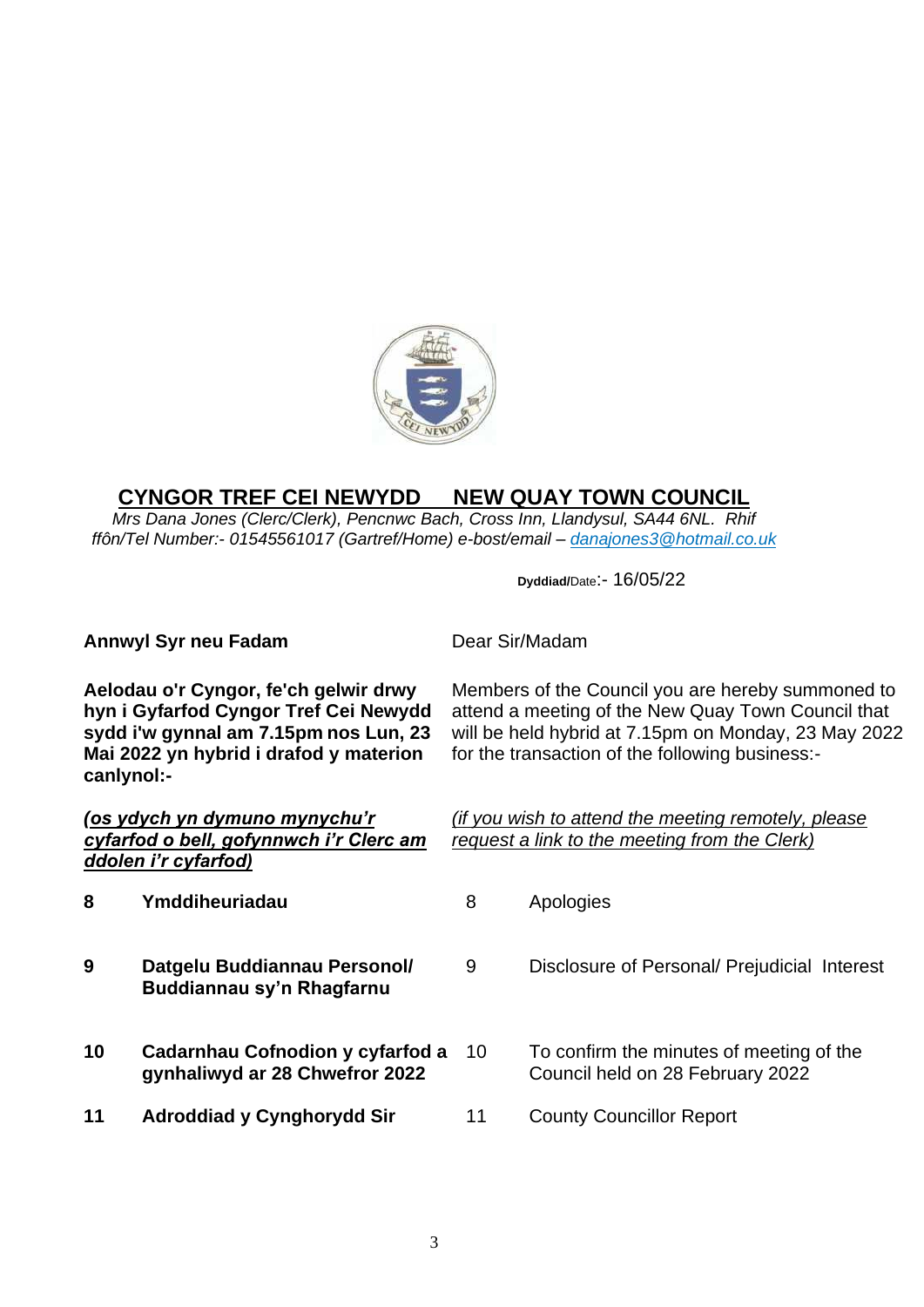**12 Cyllid Balans agoriadol £33,921.10( £95.88 wedi'i roi o'r neilltu ar gyfer peiriant adfywio calonnau a £500.00 am brosiect Dylan Thomas) 12.01Cyflog a Threuliau'r Clerc £795.00 (Mawrth - Mai) 12.02 Cyflog yn ddyledus i'r Clerc £157.86 ( Mawrth- Mai) 12.03 Tanysgrifiad blynyddol pecyn Microsoft £59.99 12.04 HMRC (PAYE) £226.98 (Mawrth – Mai) 12.05 System Hybrid a gliniadur £1346.00 12.06 Aelodaeth Un Llais Cymru £259.00 12.07 Yswiriant £1101.75 12.08 Printio etholiadau £11.00 12.09 Rhodd Neuadd Goffa £1000.00 12.10 Ôl-daliad oherwydd cynnydd cyflog cenedlaethol £75.26 ynghyd â £18.82 PAYE**

> **(Noder fod 12.01 I 12.08 wedi ei dalu cyn y gyfarfod)**

**+ Praespet £5357.55**

**A hanner taliad gan Gyngor Sir Llanarth am liniadur £249.50**

**Wrth gau £34,476.49 (£95.88 wedi'i roi o'r neilltu ar gyfer peiriant adfywio calonnau & brosiect Dylan Thomas o £500.00)**

**Balans wrth gau i gyfri Cyngor Tref £33,880.61**

**Adolygiad o gyllideb** 

**12.10 Cyfrifon 2020/21 & 2021/22 & 2022/23**

**Ystyried argymhellion yr Archwiliwr Allanol ar gronfeydd wrth gefn y Cyngor Tref**

12 Finance Opening Balance £33,921.10 (£95.88 ring fenced for defibrillator £500.00 towards the Dylan Thomas Project). 12.01 Clerk Salary & Expenses £795.00 (March – May) 12.02 Clerk back pay £157.86 (March - May) 12.03 Microsoft package annual subscription £59.99 12.04 HMRC (PAYE £226.98) (March - May) 12.05 Hybrid system and laptop £1,346.00 12.06 One Voice Wales Membership £259.00 12.07 Insurance £1101.75 12.08 Election printing £11.00 12.09 Memoral Hall donation £1000.00 12.10 Backpay due to national pay increase £75.26 plus £18.82 PAYE

> (Please note that 12.01 to 12.08 has been paid prior to the meeting)

+Precept £5357.55

Plus half payment from Llanarth CC for laptop £249.50

Closing Balance £34,476.49(£95.88 ring fenced for defibrillator £500.00 towards the Dylan Thomas Project).

Closing balance for Town Council account £33,880.61

Review of the Budget

12.10 Accounts 2020/21 & 2021/22 & 2022/23

To consider the recommendations of the Exterior Auditor on Town Council reserves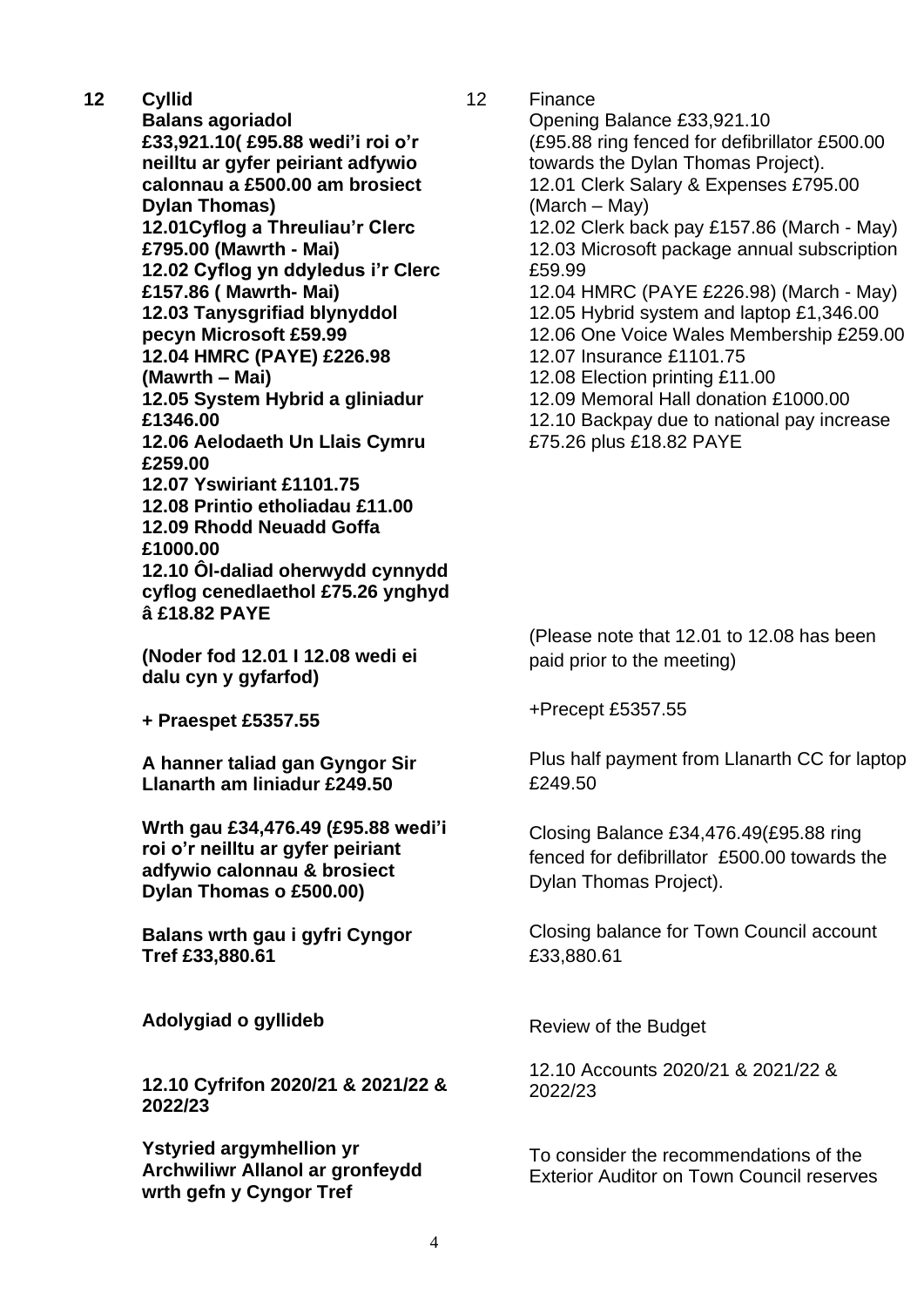**13 Ceisiadau Cynllunio A220152 Parc Gwyliau Quay West, Cei Newydd - Codi uned Cooks Pysgod & Sglodion**

> **A220255 Maes Parcio Wellington Place - Ad-drefnu cyfleusterau parcio presennol a datblygu cyfleuster arlwyo, pod bwyta a man eistedd**

**14 Gohebiaeth 14.01 Cynllun WIFI – Angen dau Aelod i arwain ar y cynllun er mwyn darparu wi-fi am ddim yn y Dref**

> **14.02 Meinciau – yr angen i benodi Aelod i arwain ar brosiect i ganfod pa feinciau sydd angen eu hatgyweirio neu eu hadnewyddu cyn gynted â phosibl.**

> **14.03 Parc Sgrialu – angen penodi Aelod i fonitro'r parc ac edrych dros unrhyw waith sydd ei angen i gydymffurfio ag archwiliadau blynyddol**

**14.04 Amserlen hyfforddiant a chyrsiau Un Llais Cymru - bydd gofyn i bob Aelod fynychu cwrs hyfforddi yn unol â deddfwriaeth gyfredol**

**14.05 Pwyllgor Moeseg a Safonau Cyngor Sir Ceredigion – angen cynrychiolydd o Gyngor Tref/Cymuned**

**14.06 Adroddiad Blynyddol Cyngor Tref Cei Newydd 2021/22** 13 Planning Applications A220152 Quay West Holiday Park, New Quay- Erection of the erection of a Cooks Fish & Chips unit

> A220255 Wellington Place Car Park-Reconfiguration of existing parking facilities and development of catering facility , dining pod and seating area

14 Correspondence 14.01 WIFI scheme – Two Members required to lead on the scheme in order to provide free wifi in the Town

> 14.02 Benches – the need to appoint a Member to lead on a project to ascertain which benches are required to be repaired or replace as soon as possible

> 14.03 Skateboard Park – the need to appoint a Member to monitor the park and overlook any work that is required to comply with annual inspections

14.04 Training schedule and One Voice Wales courses- all Members will be required to attend training course in line with current legislation

14.05 Ceredigion County Council Ethics and Standards Committee – representative required from a Town/Community Council

14.06 NQ Town Council Annual Report 2021/22

14.07 Vacant Seats